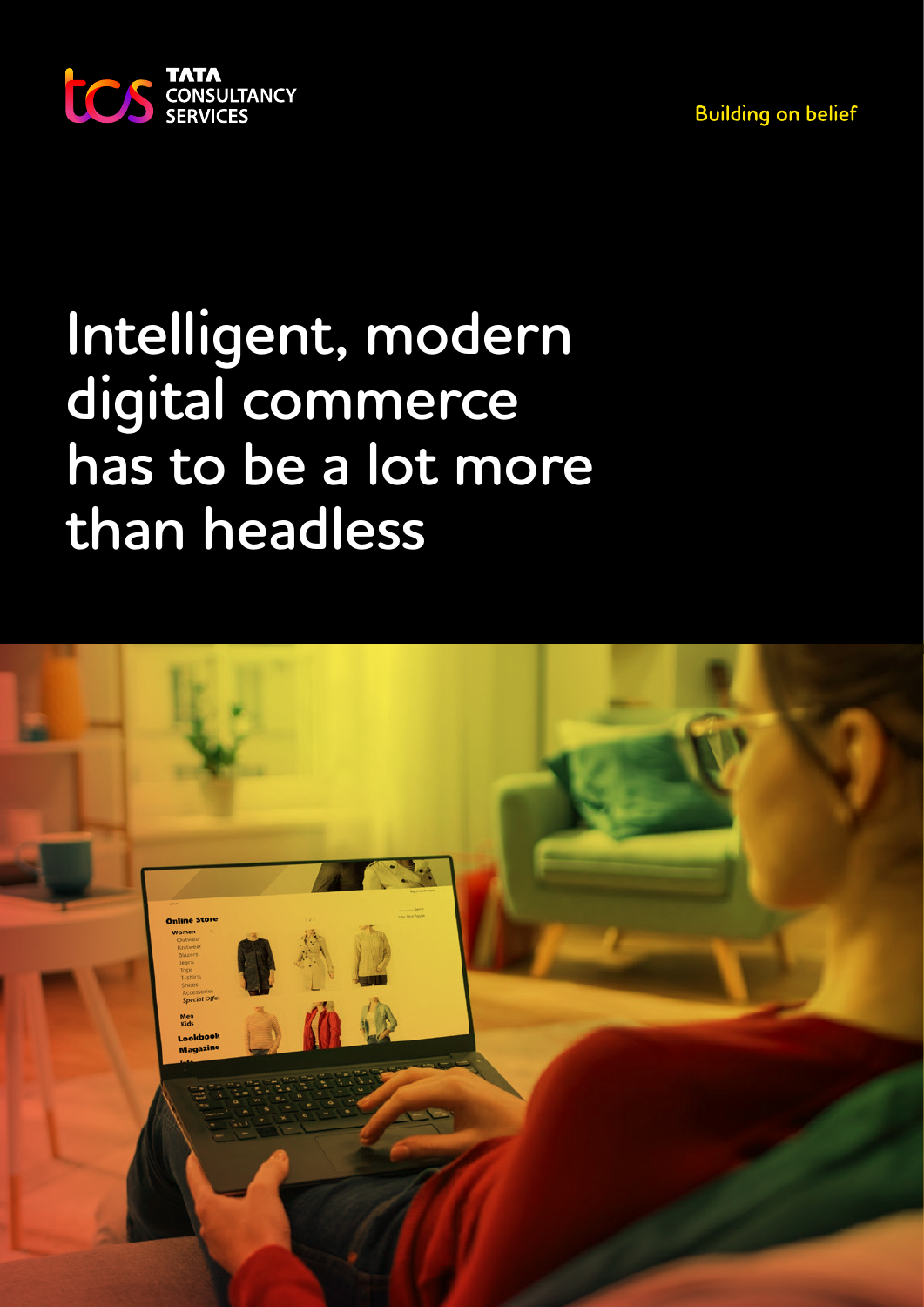### Abstract

Many enterprises today seek to be more agile and innovate faster than currently when they struggle with legacy, monolithic commerce platforms. As COVID accelerates digital adoption, businesses are looking for intelligent, evolving and composable commerce to modernize modularly, compose multiple best-of-breed technology solutions, products, and capabilities to deliver more personalized and curated experiences to individual customer needs.

Customers today demand engaging experience and personalized interaction. With the evolving market dynamics and demands of customers, enterprises are foraying into new business models (B2C, B2B, D2C, marketplace) and geographies, as a logical extension of their current digital commerce capabilities.

As trends in ecommerce modernization seed a new generation of commerce and content-driven solutions, just moving to "headless commerce" alone may not be enough. When evaluating options for digital transformation, enterprises need to take into consideration some key components to drive future capabilities. Composing these components together in a modern commerce architecture will help business and digital commerce teams to realize the agility and flexibility needed for success.

### Headless commerce vs intelligent modern commerce architecture

Headless commerce can be described as the separation of the front-end presentation layer and the back-end commerce functionality of an ecommerce application (Figure 1). Though this approach is not new to enterprises, it has gained significant momentum of late, becoming a major focus for ecommerce organizations.1 Decoupling the front-end from the back-end will make it easier for enterprises to have an experience-driven commerce site and give front-end teams more control for rapid deployments to keep experiences fresh.

*[1] https://www.yottaa.com/resources/2020-ecommerce-leaders-survey*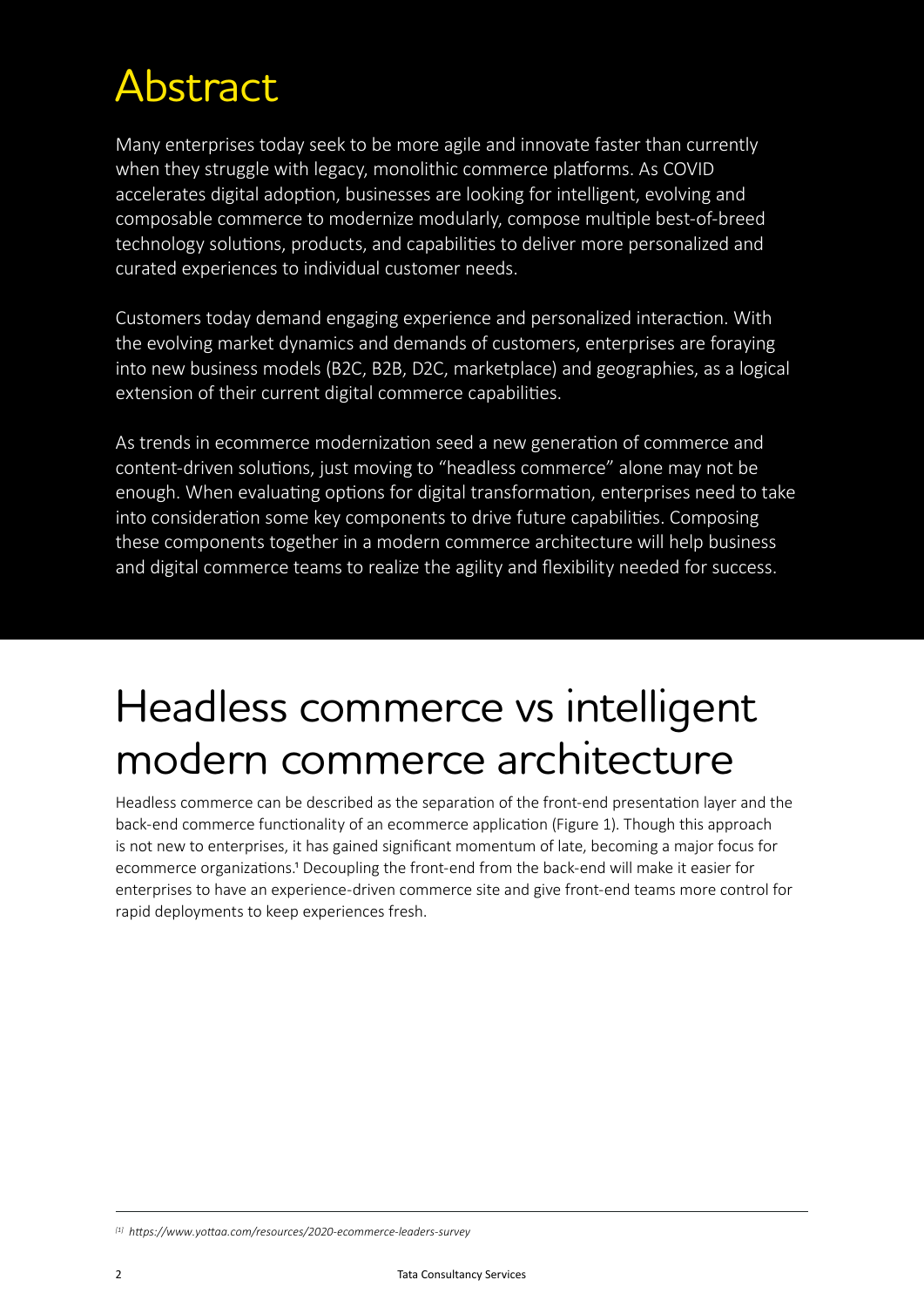**Headless commerce is the separation of the front-end presentation layer and the back-end commerce functionality of an ecommerce application**



*Figure 1 - Headless commerce architecture*

## Intelligent commerce architecture: Moving beyond headless

However, this headless separation alone does not ensure the full benefits of flexibility and agility that an intelligent modern commerce architecture provides. A modern commerce architecture comes with a modular mobile-first front-end, microservices-based composable commerce services, open API-based design, and cloud-first approach with easily expandable partner ecosystem.

Modern commerce architectures–iMACH (intelligent, micro-services-based, API-first, cloud native, headless) are becoming inherently intelligent, composable with elastic scalability providing flexible business controls and enabling autonomous operations.

Many successful retailers have infused intelligence to the digital commerce platform leveraging AI-ML to differentiate themselves from competition. IKEA, for example, uses AI engine that provides personalized and real-time recommendations to customers, helping the business improve the AOV (average order value) by over 2% and click-through rate by over 30%. Similarly, Tommy Hilfiger and Burberry use AI-ML-powered smart chatbots to help customers discover new collections, complete the look, and suggest similar products.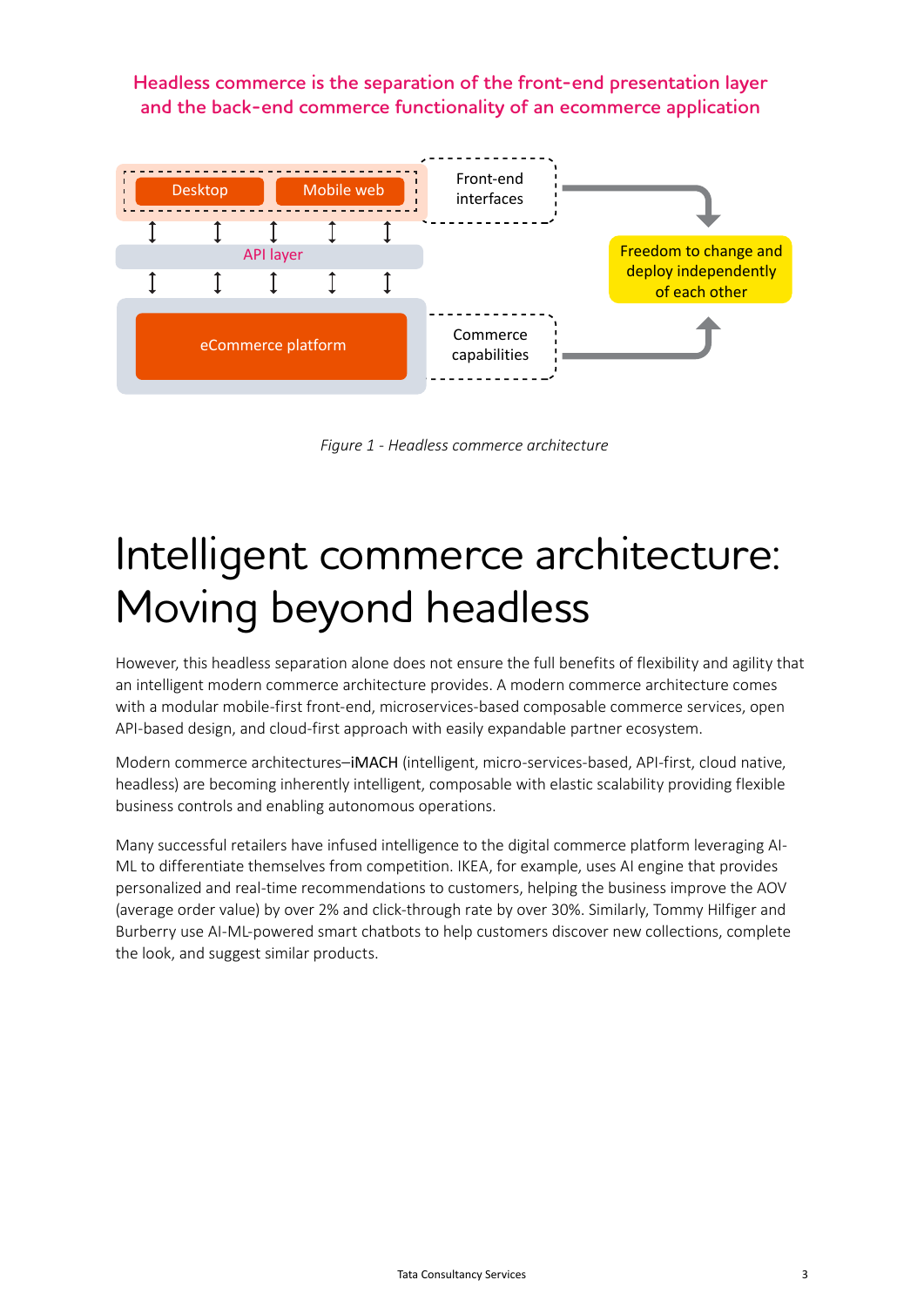## Key components of an intelligent, modern commerce architecture

There are five key components of a modern commerce architecture. (Figure 2)



*Figure 2 – Intelligent, modern commerce architecture*

### 1. Modern front-end

There is a fundamental shift happening in modern front-ends, considering the evolving business and developer needs. The front-end solutions in modern architectures have evolved from being based on development frameworks like React or Angular.js to leveraging digital experience platform (DXP) or adopting low-code- or no-code-based modern storefront solution to dynamically create and manage the front-end experience.

Enterprises want to dynamically assemble, personalize, and effortlessly orchestrate the frontend user experience. Modern front-end will evolve into a gallery of loosely coupled, reusable, independent components to provide agility for enterprises. The global mobile commerce (mCommerce) market accelerated by COVID (\$628 billion in 2020) is expected to grow at a CAGR of 34% between 2021-262. Enterprises are increasingly adopting PWAs (progressive web apps) that will provide native app capability with the reach of web and enable offline mobile experience to endcustomers. Studies prove that PWAs have 36% higher conversion rate than native mobile application3.

 *<sup>[2]</sup> https://www.businesswire.com/news/home/20210907005436/en/*

*<sup>[3]</sup> https://www.beezer.com/important-pwa-statistics/*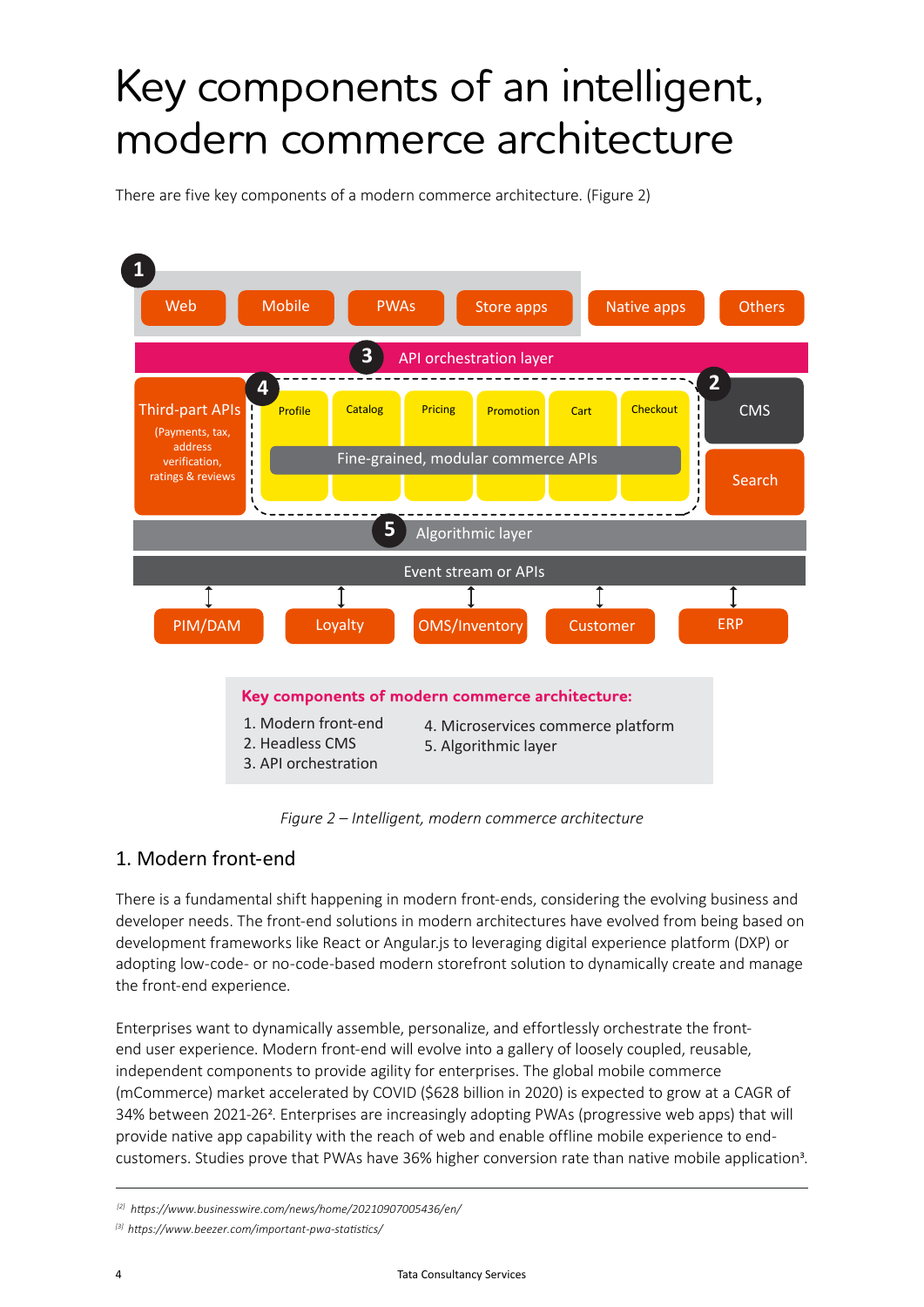Individual product teams can now choose the right front-end technologies to create differentiated experience, leveraging heterogeneous, modern technology stack by adopting industry-leading SecDevops practices. Developers are now responsible for ensuring that the front-end is highly performant, secure, responsive, and gets the top Google page score. The future front-end will be ingrained with aspects of SEO, SEM, usability, and accessibility needs.

### 2. Headless CMS

Headless CMS (content management system) decouples content from the structure or style in which it's displayed, provides content as a service with API-first design to orchestrate and provide curated user experience based on the channel or end-user device.

Headless CMS helps enterprises decouple content from the delivery layer. But, with the advent of many unstructured contents across the customer shopping experience, enterprises will start adopting a hybrid headless approach to manage and deliver unstructured content. Enterprises are also fundamentally looking at intelligent CMS with built-in personalization capabilities, auto-tagging and easily customizable workflows.

As headless CMS evolves, developers demand robust controls to author, preview and publish content. The CMS' evolution will provide developers the capability to not just control content but also easily compose SPA (single page application) layouts and automatically suggest the placement of contents.

### 3. Modular microservices commerce platform

Traditional headless architecture can still use legacy monolithic ecommerce platforms, and most providers of these platforms offer "headless" versions today. However, for teams to develop and independently deploy new capabilities quickly the backend commerce platform has to be modernized modularly with microservices.

Until a few years back, the only option for enterprises that wanted this type of platform was to embark on a custom solution. But new products now offer microservices-based ecommerce platforms as a SaaS with cloud-native services, making it easier for enterprises to deploy independently and realize the true benefits of microservices by providing business agility.

Though microservices provide modularity and improve time to market, growing business needs will ultimately result in the evolution of microservices into FaaS (function as a service)-based model. Enterprises' demands for intelligent commerce platforms will lead to the evolution of intelligent microservices with in-memory computing and run-time analytical capabilities.

With a large number of developers across different enterprises working on creating microservices for specific needs, the future will evolve into a centralized and standardized microservices sharing economy, giving rise to a new service model – MaaS (microservices as a service).

#### 4. APIs-driven customer experience orchestration

APIs are at the core of modern commerce architecture. These open APIs provide enterprises with autonomy to design, orchestrate and curate personalized customer experience journeys. These flexible and open APIs also enable easy integration of third party solutions with core platform capabilities. This allows enterprises to easily build ecosystems of business partners for delivering differentiated customer propositions.

As enterprises strive to be more proactive and infuse automation into their customer engagement strategies, the next generation of APIs will evolve to be more intelligent and capable of making decisions on behalf of the customer. With the advent of OpenAPI Initiative (OAI), APIs of the future will be standardized and become programming language-agnostic.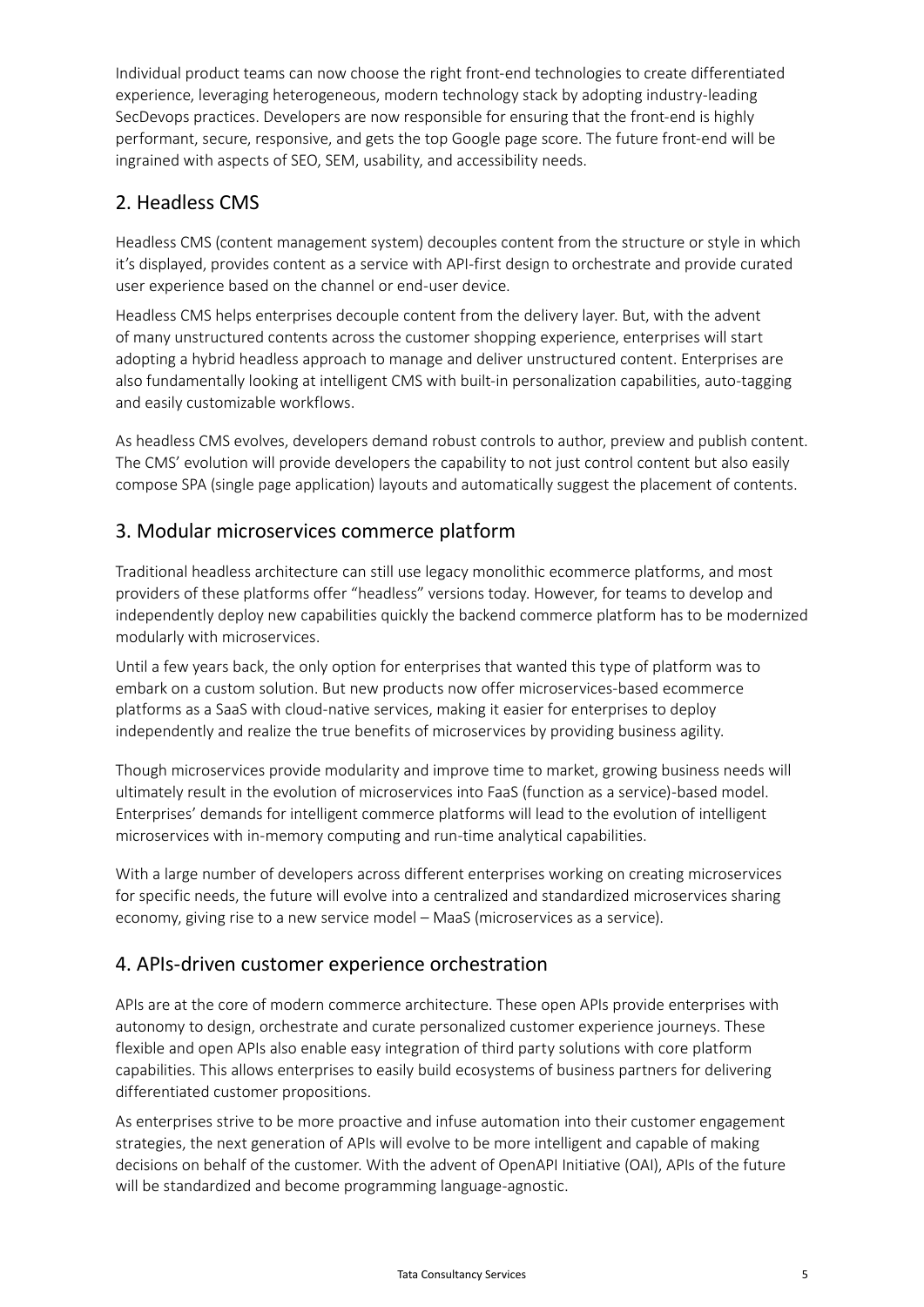Evolving developer API marketplace will enable creation of an eco-system of APIs through collaboration and provide enterprises the ability to select, assemble and launch APIs for specific needs, enabling faster time to market. Increasing business needs and complexities is increasing the number of APIs. In future, APIs will also require governance at scale. API metering and monetization of these APIs with comprehensive analytics and monitoring tools to track consumption, usage, and security will be the next big focus area for enterprises.

### 5. Algorithmic layer

The brain of the modern digital platforms, algo layer, delivers the intelligence required to provide customer-centric experiences and enable autonomous operations. This embedded intelligence layer consists of AI-ML models, cognitive services, data science, and decision engines that consume underlying data and information, detect anomalies, create meaningful and actionable real-time insights from multiple applications and services, and deliver personalized engagements for every customer. Modern platforms also provide business users with intelligent dashboards with co-related insights that help them in pro-active decision-making.

Enterprises will invest and research largely in perfecting this algorithmic layer as they look for the right insights to create a differentiated proposition. The adoption of digital twin, as a digital replica of real-time customer, will take center stage as enterprise intelligence evolves to ensure customer engagement is right every time. Sainsbury's, for example, have developed a virtual queuing app that lets customers remotely select and monitor their position in a line at a store, without being physically present, to stay safe and shop conveniently in the time of the pandemic.

# Stitching it all together

The transformation from a monolithic ecommerce platform to a modern architecture is the future of digital commerce. It will allow enterprises drive innovation; engage intelligently and relevantly and create exceptional digital experiences for customers; and scale their business with partner ecosystem.

This transformation is not just a technology change, it will involve shifts in business processes, vendor relationships, enterprise resource skills, capabilities, and team compositions. Selecting the right technologies, solutions, and partners is the key to success in this change. New solutions weave one or more of the key components (Figure 2) together, reducing the complexities and risks of working in multi-vendor and multi-cloud environments while still providing the benefits of a modern architecture and microservices-based applications.

These end-to-end modern digital commerce solutions will make the overall transformation process for enterprises faster, less costly, and easier to manage. They will also provide business agility and extreme flexibility at all layers for enterprises to deliver at speed and scale, give them exclusive control and ownership of content and customer data that will help to orchestrate personalized digital experiences.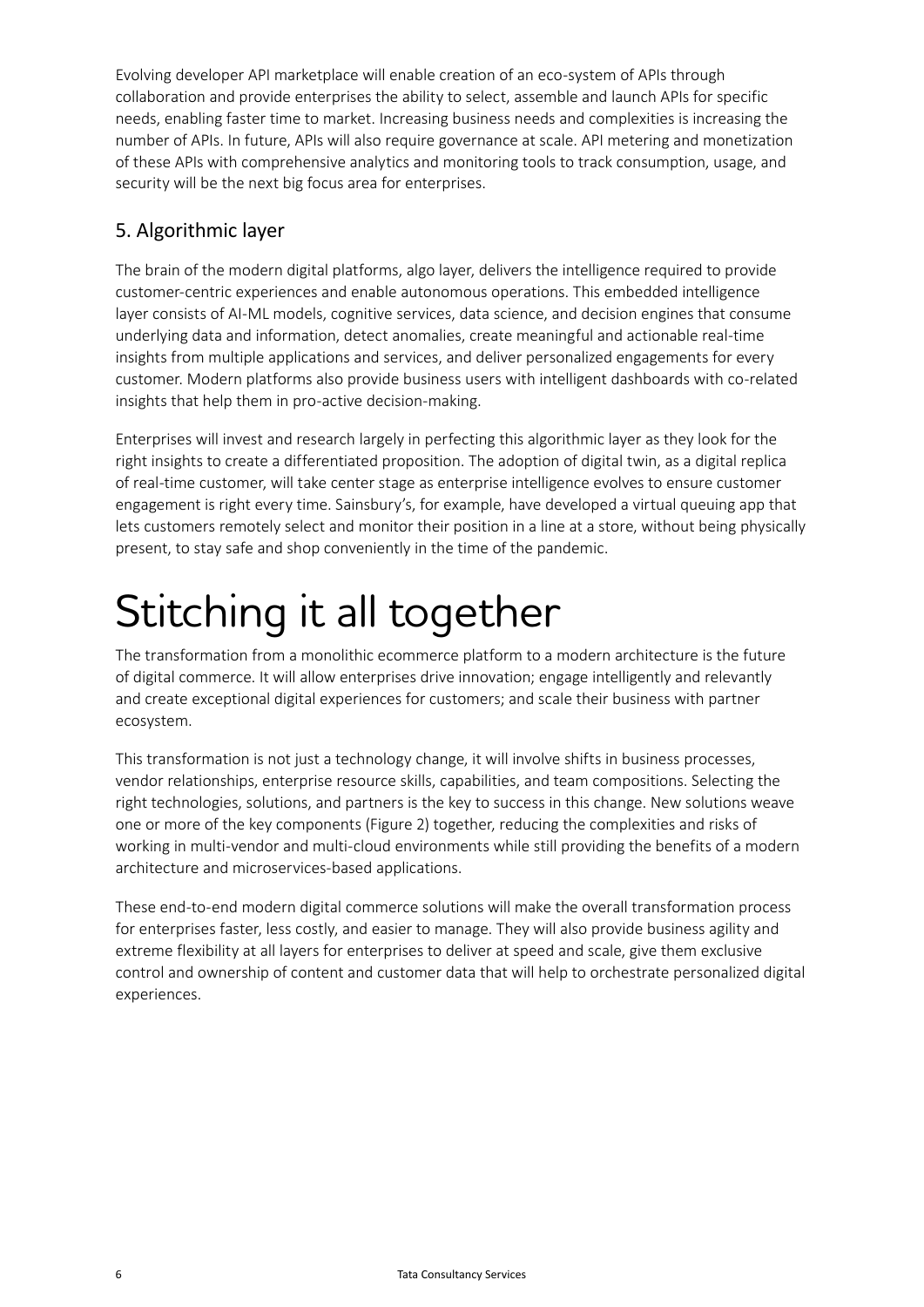## About the authors

#### Balaji Raghavan

Digital transformation head, retail architecture and technology, TCS

Balaji Raghavan is a digital transformation leader with over 23 years of industry experience. An innovation and technology evangelist, he has worked with leading retailers and global enterprises to drive digital-led growth and transformation and helped them to progressively move up the digital maturity curve through modern digital architecture.

#### Balaji Paulraj

Digital commerce consultant, retail architecture and technology, TCS

Balaji Paulraj is a digital commerce consultant with over 17 years of experience. He has worked with leading retailers across the globe, guiding multiple retailers, across different lines of business, in their digital commerce transformation. His innovative commerce solutions have helped retailers create unique and differentiated propositions for their end-customers.